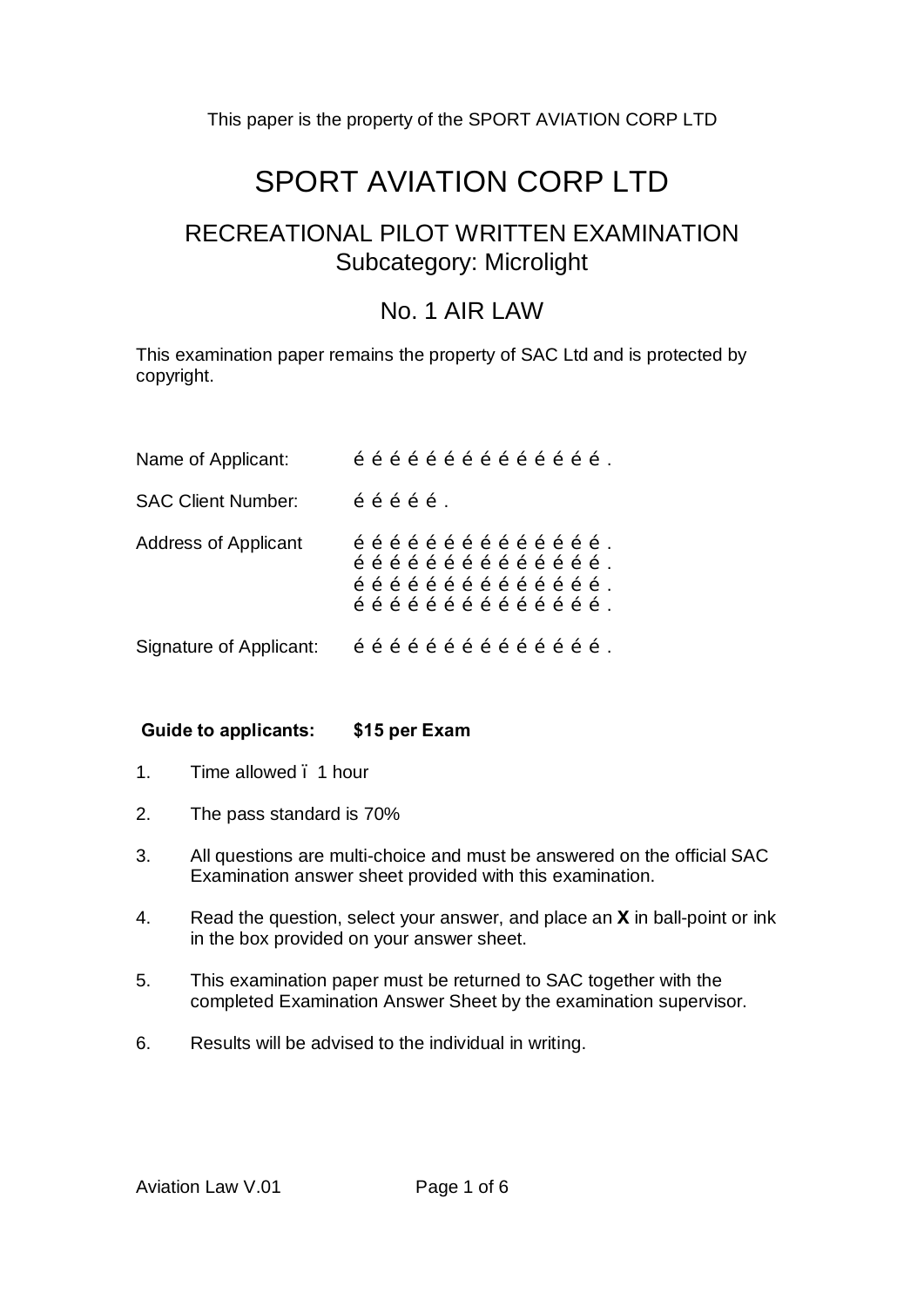## AIR LAW

- Q.1 May a pilot operate an microlight aircraft over a congested area of any city, town or settlement;
	- (a) Yes
	- (b) No
	- (c) Yes but only during take-off or landing
	- (d) Yes with air traffic control permission
- $Q.2$  If your chart indicates that you are flying in Class  $\epsilon$  a Airspace, what does that mean;
	- (a) That you are flying in controlled airspace
	- (b) That you are flying in uncontrolled airspace
	- (c) That you are flying in general airspace
	- (d) That you are flying in advisory airspace
- Q.3 If you are flying at or below 3000 feet or 1000 feet above the terrain in Class  $\epsilon$ Gairspace under Visual Flight Rules, how close may you fly to clouds;
	- (a) Clear of clouds and in sight of the surface
	- (b) 1 nm horizontally and 1000 feet vertically from cloud
	- (c) 500 metres horizontally and 500 feet vertically from cloud
	- (d) Whatever clearance air traffic control gives you.
- Q.4 The minimum height a microlight aircraft may be operated at is 500 feet AGL however there are some exceptions. These are;
	- (a) For agricultural operations and stock mustering
	- (b) For aerial photography, and pipeline or powerline inspections
	- (c) For microlight gyroplane circuit training down to 200 feet AGL, and practice for microlight aircraft competition flying with the knowledge and approval of a Microlight Organisation
	- (d) All of the above
- Q.5 Before a person acts as pilot-in-command they must;
	- (a) Be at least 15 years of age
	- (b) Have an Intermediate Recreational Pilot Certificate
	- (c) Have a briefing from a flight instructor
	- (d) Have a current medical certificate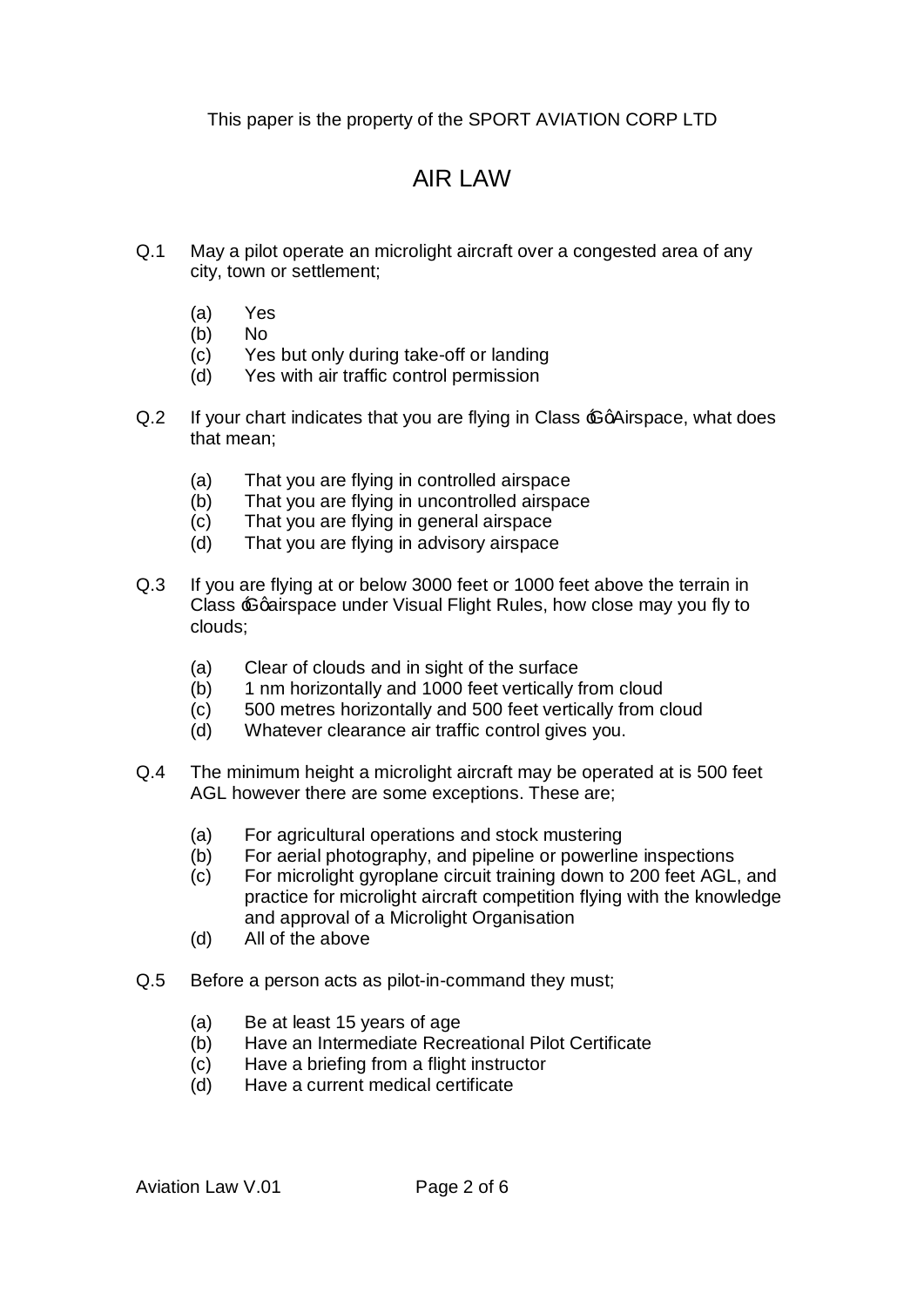- Q.6 When carrying out a standard overhead rejoin procedure at an aerodrome, what is the minimum height you should join at;
	- (a) 1500 feet AGL or 500 feet above the circuit height specified on the aerodrome chart
	- (b) 1500 feet indicated
	- (c) 1500 feet as a standard rejoining procedure
	- (d) 1000 feet AGL
- Q.7 May a pilot of a microlight aircraft fly in controlled airspace or within 3 nautical miles of an aerodrome certificated under Part 139;
	- (a) Yes, providing the pilot has passed the air law exam or is under the direct supervision of a qualified instructor
	- (b) Yes, if you are under supervision, the instructor briefs the pilot on compliance with the CAR for the applicable airspace in which you will operate in
	- (c) Yes, if you are under supervision, a pre-flight briefing for the operation is obtained from ATS
	- (d) All of the above
- Q.8 If you are overtaking an aircraft at the same altitude you would;
	- (a) Overtake on the left of the aircraft
	- (b) Overtake on the right of the aircraft
	- (c) Overtake above the aircraft
	- (d) Overtake below the aircraft
- Q.9 If you were sharing the local airfield circuit with gliders, who would have the right of way on final approach, microlights or gliders;
	- (a) The gliders as they are unpowered
	- (b) The microlights as they circuit lower and closer in.
	- (c) No one would have the right of way
	- (d) The lower aircraft would have the right of way if it was on final approach
- Q.10 Are you permitted to fly your microlight aircraft close to another aircraft;
	- (a) Yes, that is your right
	- (b) Yes providing your instructor has given you the OK
	- (c) Yes, providing you are not going to create a collision hazard and all pilots in a formation flight have been briefed.
	- (d) No, not until you hold an Advanced pilot certificate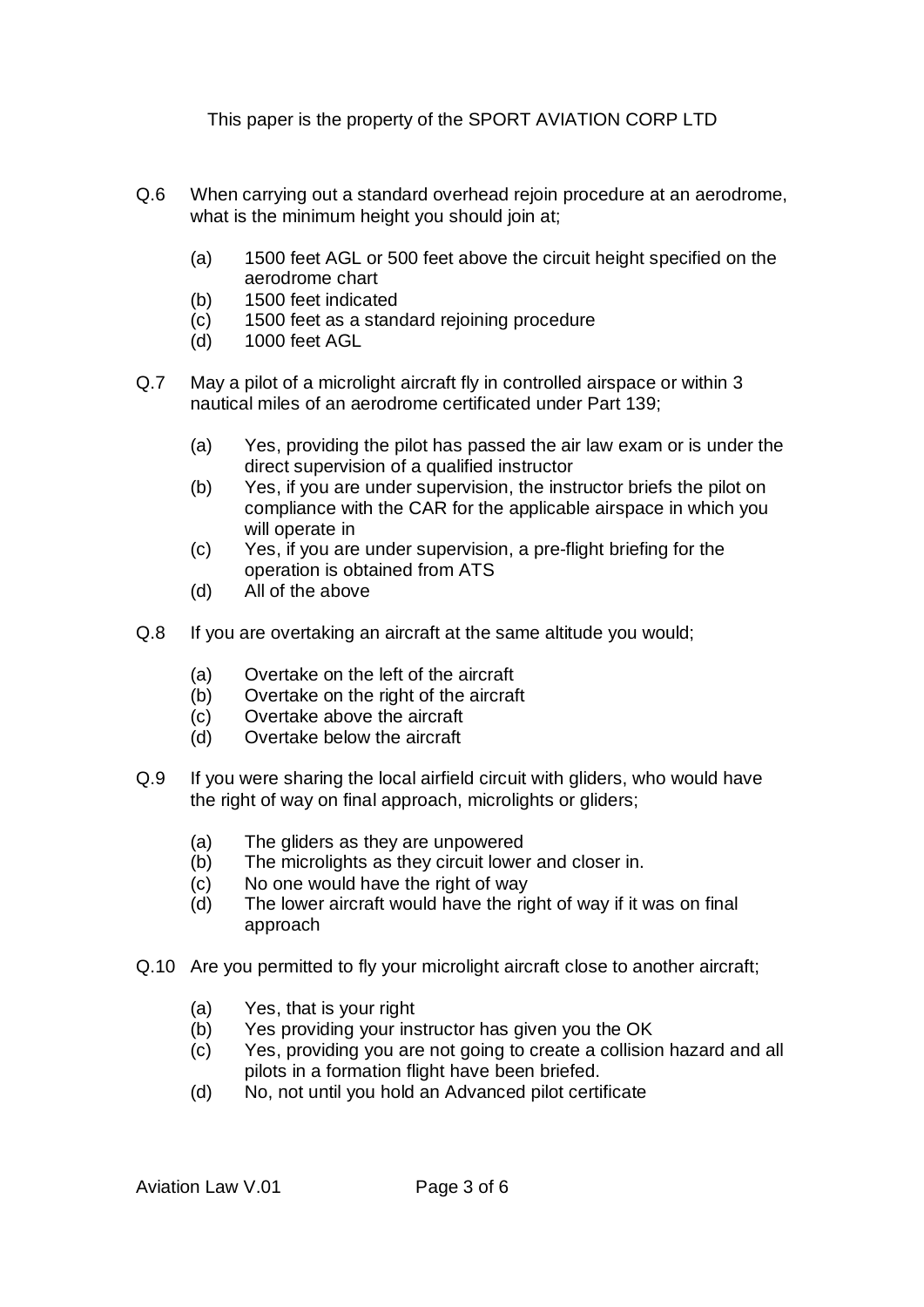- Q.11 If you observe that you are on a collision course with another aircraft approaching straight ahead, you should;
	- (a) Reduce altitude and pass underneath
	- (b) Alter course to the left and pass
	- (c) Initiate a climb and pass above
	- (d) Alter course to the right and pass
- Q.12 What does VFR flight mean;
	- (a) A flight conducted visually
	- (b) A flight conducted where the rule  $\texttt{see}$  and be seengapplies
	- (c) A flight conducted in accordance with Visual Flight Rules
	- (d) A flight conducted in Instrument Flight Conditions
- Q.13 If you are flying your microlight cross-country or away from your local airfield what would you set your altimeter subscale to;
	- (a) 1013.2 hectopascals
	- (b) The appropriate pressure altitude on the ground
	- (c) to the airfield height before takeoff
	- (d) The current local area or aerodrome QNH
- Q.14 When two powered aircraft are on a converging course, which aircraft has the right of way;
	- (a) The aircraft on the left
	- (b) The slower aircraft
	- (c) The aircraft on the right
	- (d) The faster aircraft
- Q.15 At a controlled airfield, a flashing green light signal means;
	- (a) You are clear to land
	- (b) You are to return for landing
	- (c) You are clear to taxi
	- (d) (b) and (c) above
- Q.16 While flying into a controlled airfield, a steady red light signal means;
	- (a) Give way to other aircraft and continue to circle
	- (b) Aerodrome is unsafe, do not land
	- (c) Danger, be on the alert
	- (d) Land at another airfield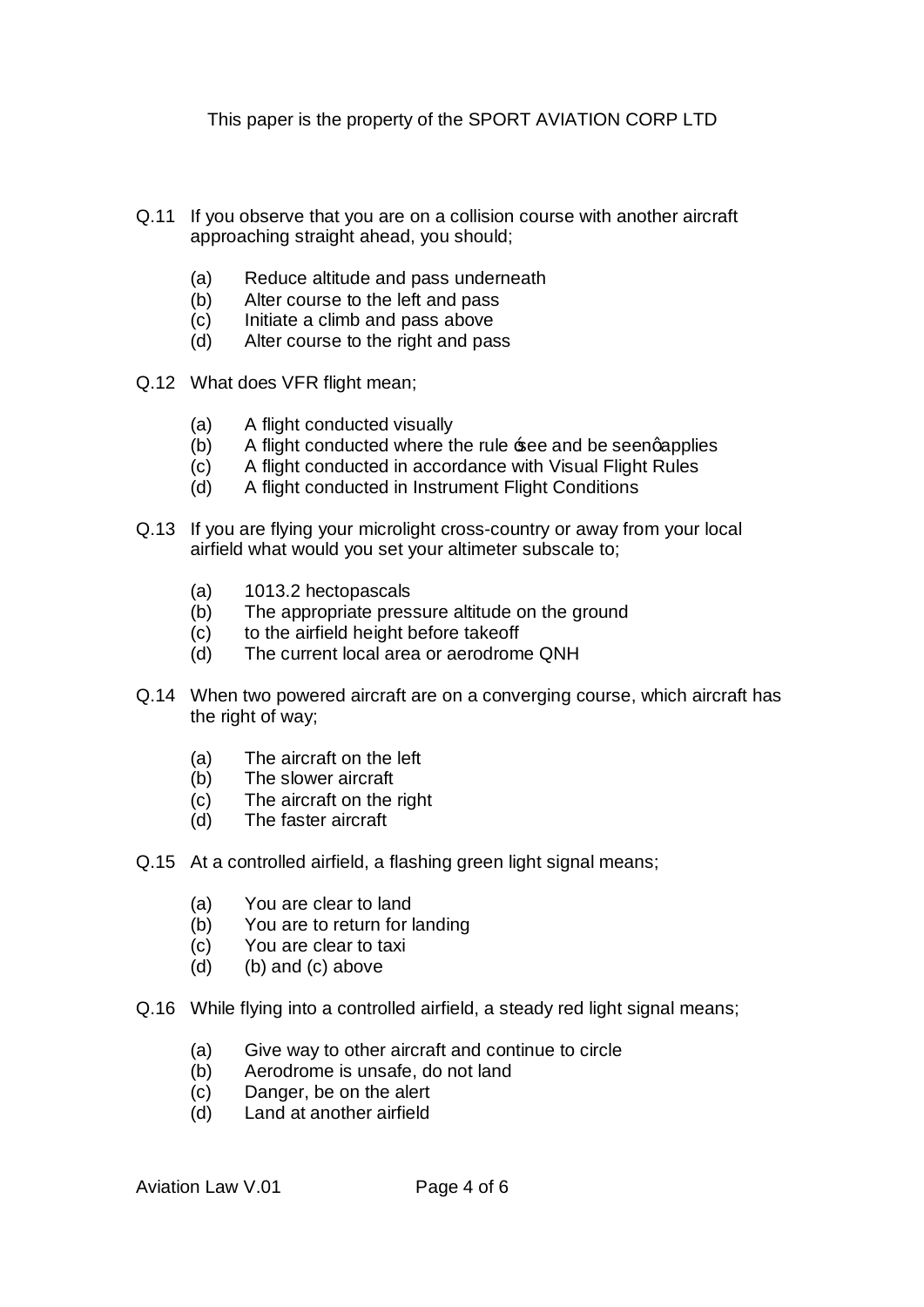- Q.17 While taxiing on a controlled airfield, a flashing white light signal means;
	- (a) Report to the Control Tower
	- (b) Be alert for ground obstacles
	- (c) Return to starting point on aerodrome
	- (d) Clear to taxi the aircraft
- Q.18 What is the minimum height for VFR flight;
	- (a) 500 feet AGL
	- (b) 250 feet AGL
	- (c) 500 feet AGL except for aircraft conducting a take-off or landing
	- (d) 200 feet AGL
- Q.19 When is a pilot required to file a VFR flight plan to ATS;
	- (a) If the aircraft is planned to enter controlled airspace
	- (b) If the aircraft is planned to fly above 3000 feet AGL
	- (c) If the aircraft is planned to over-fly an International Airport
	- (d) If the aircraft is proceeding more than 50 nm from shore
- Q.20 A pilot flying in level cruising flight on a track of 110 degrees magnetic at more than 3000 feet but below 11,000 feet above the surface shall, unless otherwise authorised by ATC maintain the following altitude;
	- (a) Odd thousand feet AMSL
	- (b) Odd thousand feet plus 500 feet AMSL
	- (c) Even thousand feet AMSL
	- (d) Even thousand feet plus 500 feet AMSL
- Q.21 Does the pilot of a microlight aircraft have to comply with an ATC clearance or instruction;
	- (a) No, these clearances or instructions are for your guidance only
	- (b) Yes, they must be complied with exactly as requested.
	- (c) No, microlight aircraft do not have to comply as they are below the minimum weight for real aircraft
	- (d) Yes, he or she must comply except when a deviation is required for the safe operation of the aircraft